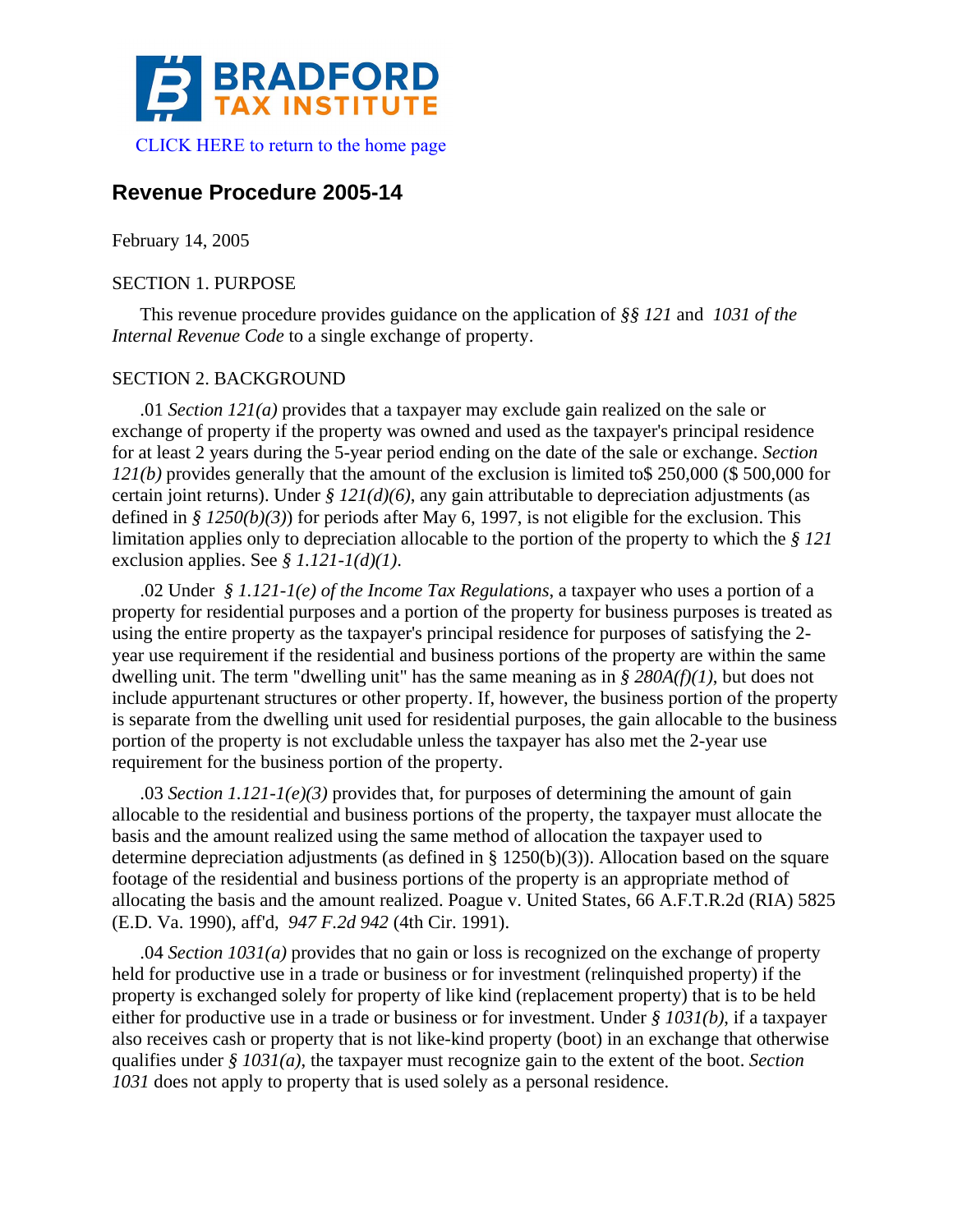.05 *Section 1012* provides that the basis of property is its cost. The basis of property acquired in an exchange is its fair market value, unless otherwise provided in the Code or regulations (for example, *§ 1031(d)*). See *Philadelphia Park Amusement Co. v. United States, 126 F. Supp. 184, 130 Ct. Cl. 166 (Ct. Cl. 1954)*.

.06 Under *§ 1031(d)*, the basis of the replacement property is the same as the basis of the relinquished property, decreased by the amount of cash received and increased by the amount of gain recognized by the taxpayer in the exchange.

.07 Neither *§ 121* nor *§ 1031* addresses the application of both provisions to a single exchange of property. *Section 121(d)(5)(B)*, however, provides rules for applying *§ 121* and another nonrecognition provision, *§ 1033*, to a single replacement of property. Under *§ 1033*, in general, gain is recognized only to the extent the amount realized from a compulsory or involuntary conversion of property exceeds the cost of qualifying replacement property, and the basis of the replacement property is its cost reduced by the amount of the gain not recognized.

.08 *Section 121(d)(5)(B)* provides that, in applying *§ 1033*, the amount realized from the sale or exchange of property is treated as the amount determined without regard to *§ 121*, reduced by the amount of gain excluded under  $\frac{g}{21}$ . Under  $\frac{g}{21}$   $\frac{d}{f}$  $\frac{f}{f}$ , the amount realized from an exchange of a taxpayer's principal residence for purposes of applying *§ 1033* is the fair market value of the relinquished property reduced by the amount of the gain excluded from gross income under *§ 121*. Thus, Congress concluded that for exchanges meeting the requirements of both *§ 121* and *§ 1033*, (1) the *§ 121* exclusion should be applied to gain from the exchange before the application of *§ 1033*, (2) for purposes of determining gain that may be deferred under *§ 1033*, the *§ 121* exclusion should be applied first against amounts received by the taxpayer that are not reinvested in the replacement property (amounts equivalent to boot that would result in gain recognition absent the application of *§ 121*), and (3) the gain excluded under *§ 121* should be added in the calculation of the taxpayer's basis in the replacement property. See S. Rep. No. 830, 88th Cong., 2d Sess. 52-53, 1964-1 C.B. (Part 2) 505, 556-7 ("the basis of the taxpayer in the newly acquired residence will be his basis for the old residence increased by any exclusion of gain obtained by him under the provision which is reinvested in the new residence"); H.R. Rep. No. 749, 88th Cong., 1st Sess. 47, 1964-1 C.B. (Part 2) 125, 171.

#### SECTION 3. SCOPE

This revenue procedure applies to taxpayers who exchange property that satisfies the requirements for both the exclusion of gain from the exchange of a principal residence under *§ 121* and the nonrecognition of gain on the exchange of like-kind properties under *§ 1031*. Thus, this revenue procedure applies only to taxpayers who satisfy the held for productive use in a trade or business or for investment requirement of *§ 1031(a)(1)* with respect to the relinquished business property and the replacement business property (as defined below).

#### SECTION 4. APPLICATION

.01 In general. Taxpayers within the scope of this revenue procedure may apply both the exclusion of gain from the exchange of a principal residence under *§ 121* and the nonrecognition of gain from the exchange of like-kind properties under *§ 1031* to an exchange of property by applying the procedures set forth in this section 4.

.02 Computation of gain.

(1) Application of *§ 121* before *§ 1031*. *Section 121* must be applied to gain realized before applying *§ 1031*.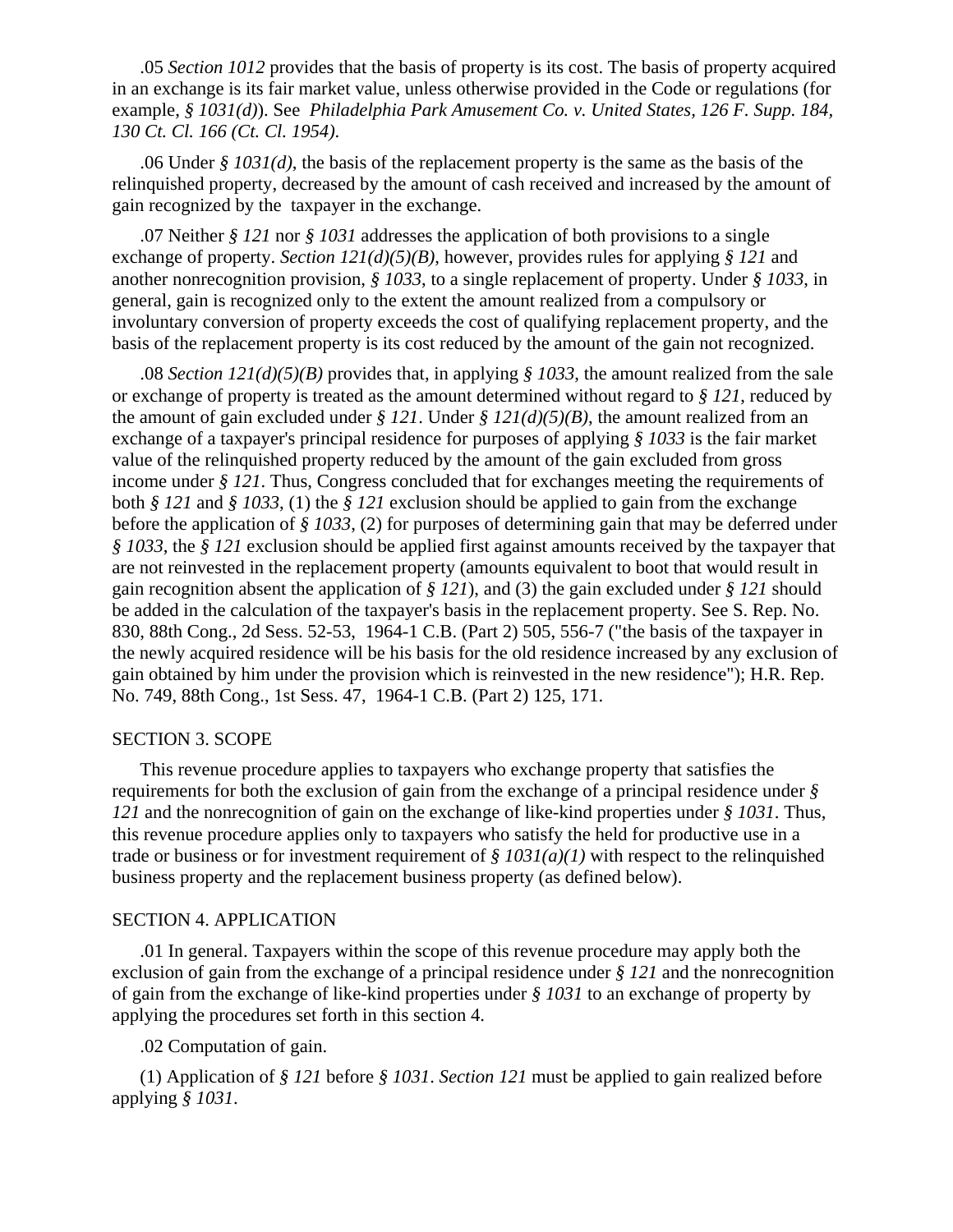(2) Application of *§ 1031* to gain attributable to depreciation. Under *§ 121(d)(6)*, the *§ 121* exclusion does not apply to gain attributable to depreciation deductions for periods after May 6, 1997, claimed with respect to the business or investment portion of a residence. However, *§ 1031* may apply to such gain.

(3) Treatment of boot. In applying *§ 1031*, cash or other non-like kind property (boot) received in exchange for property used in the taxpayer's trade or business or held for investment (the relinquished business property), is taken into account only to the extent the boot exceeds the gain excluded under *§ 121* with respect to the relinquished business property.

.03 Computation of basis. In determining the basis of the property received in the exchange to be used in the taxpayer's trade or business or held for investment (the replacement business property), any gain excluded under *§ 121* is treated as gain recognized by the taxpayer. Thus, under *§ 1031(d)*, the basis of the replacement business property is increased by any gain attributable to the relinquished business property that is excluded under *§ 121*.

## SECTION 5. EXAMPLES

In each example below, the taxpayer is an unmarried individual and the property or a portion of the property has been used in the taxpayer's trade or business or held for investment within the meaning of *§ 1031(a)* as well as used as a principal residence as required under *§ 121*.

Example 1. (i) Taxpayer A buys a house for\$ 210,000 that A uses as A's principal residence from 2000 to 2004. From 2004 until 2006, A rents the house to tenants and claims depreciation deductions of\$ 20,000. In 2006, A exchanges the house for\$ 10,000 of cash and a townhouse with a fair market value of \$460,000 that A intends to rent to tenants. A realizes gain of \$ 280,000 on the exchange.

(ii) A's exchange of a principal residence that A rents for less than 3 years for a townhouse intended for rental and cash satisfies the requirements of both *§§ 121* and *1031*. *Section 121* does not require the property to be the taxpayer's principal residence on the sale or exchange date. Because A owns and uses the house as A's principal residence for at least 2 years during the 5 year period prior to the exchange, A may exclude gain under *§ 121*. Because the house is investment property at the time of the exchange, A may defer gain under *§ 1031*.

(iii) Under section 4.02(1) of this revenue procedure, A applies *§ 121* to exclude \$ 250,000 of the \$ 280,000 gain before applying the nonrecognition rules of *§ 1031*. A may defer the remaining gain of \$ 30,000, including the \$ 20,000 gain attributable to depreciation, under *§ 1031*. See section 4.02(2) of this revenue procedure. Although A receives \$ 10,000 of cash (boot) in the exchange, A is not required to recognize gain because the boot is taken into account for purposes of *§ 1031(b)* only to the extent the boot exceeds the amount of excluded gain. See section 4.02(3) of this revenue procedure.

These results are illustrated as follows.

| Amount realized |                           | \$470,000 |
|-----------------|---------------------------|-----------|
| Less:           | Adjusted basis            | \$190,000 |
|                 | Realized gain             | \$280,000 |
| Less:           | Gain excluded under § 121 | \$250,000 |
|                 | Gain to be deferred       | \$30,000  |

(iv) A's basis in the replacement property is\$ 430,000, which is equal to the basis of the relinquished property at the time of the exchange (\$ 190,000) increased by the gain excluded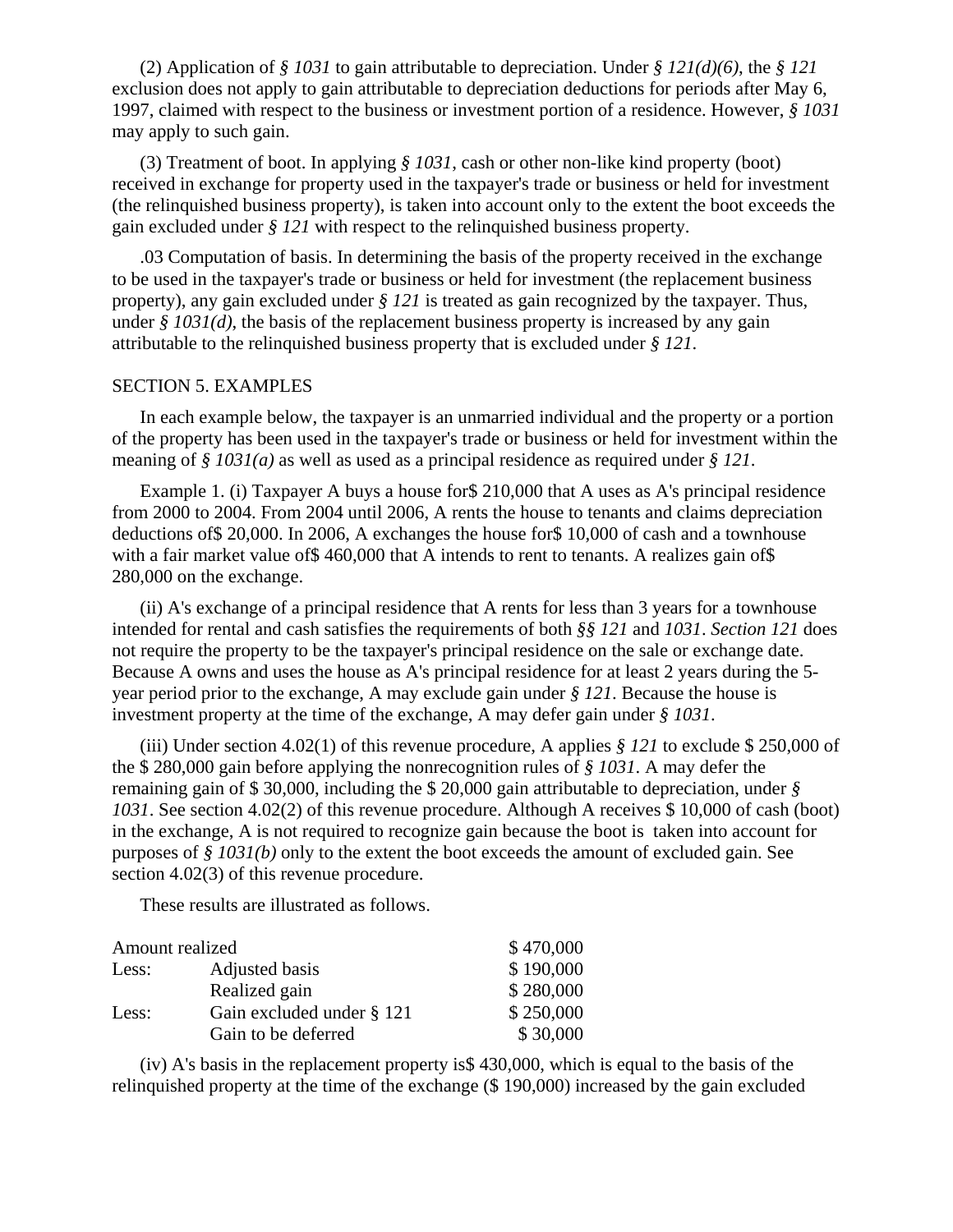under *§ 121* (\$ 250,000), and reduced by the cash A receives (\$ 10,000)). See section 4.03 of this revenue procedure.

Example 2. (i) Taxpayer B buys a property for\$ 210,000. The property consists of two separate dwelling units (within the meaning of *§ 1.121-1(e)(2)*), a house and a guesthouse. From 2001 until 2006, B uses the house as B's principal residence and uses the guesthouse as an office in B's trade or business. Based on the square footage of the respective parts of the property, B allocates 2/3 of the basis of the property to the house and 1/3 to the guesthouse. In 2006, B exchanges the entire property for a residence and a separate property that B intends to use as an office. The total fair market value of B's replacement properties is\$ 360,000. The fair market value of the replacement residence is \$ 240,000 and the fair market value of the replacement business property is \$ 120,000, which is equal to the fair market value of the relinquished business property. From 2001 to 2006, B claims depreciation deductions of \$ 30,000 for the business use. B realizes gain of \$ 180,000 on the exchange.

(ii) Under *§ 121*, B may exclude gain of \$ 100,000 allocable to the residential portion of the house (2/3 of \$ 360,000 amount realized, or \$ 240,000, minus 2/3 of \$ 210,000 basis, or \$ 140,000) because B meets the ownership and use requirements for that portion of the property. Because the guesthouse is business property separate from the dwelling unit and B has not met the use requirements for the guesthouse, B may not exclude the gain allocable to the guesthouse under *§ 1.121-1(e)*. However, because the fair market value of the replacement business property is equal to the fair market value of the relinquished business property and B receives no boot, B may defer the remaining gain of\$ 80,000 (1/3 of\$ 360,000 amount realized, or\$ 120,000, minus\$ 40,000 adjusted basis, which is 1/3 of \$ 210,000 basis, or\$ 70,000, adjusted by\$ 30,000 depreciation) under *§ 1031*.

These results are illustrated as follows:

|                         | Total property | $2/3$ residential | 1/3 business |
|-------------------------|----------------|-------------------|--------------|
|                         |                | property          | property     |
| Amount realized         | \$360,000      | \$240,000         | \$120,000    |
| <b>Basis</b>            | \$210,000      | \$140,000         | \$70,000     |
| Depreciation adjustment | \$30,000       |                   | \$30,000     |
| Adjusted basis          | \$180,000      | \$140,000         | \$40,000     |
| Realized gain           | \$180,000      | \$100,000         | \$80,000     |
| Gain excluded under     | \$100,000      | \$100,000         |              |
| § 121                   |                |                   |              |
| Gain deferred under     | \$80,000       |                   | \$80,000     |
| \$1031                  |                |                   |              |

(iii) Because no portion of the gain attributable to the relinquished business property is excluded under *§ 121* and B receives no boot and recognizes no gain or loss in the exchange, B's basis in the replacement business property is equal to B's basis in the relinquished business property at the time of the exchange (\$ 40,000). B's basis in the replacement residential property is the fair market value of the replacement residential property at the time of the exchange (\$ 240,000).

Example 3. (i) Taxpayer C buys a property for\$ 210,000. The property consists of a house that constitutes a single dwelling unit under *§ 1.121-1(e)(2)*. From 2001 until 2006, C uses 2/3 of the house (by square footage) as C's principal residence and uses 1/3 of the house as an office in C's trade or business. In 2006, C exchanges the entire property for a residence and a separate property that C intends to use as an office in C's trade or business. The total fair market value of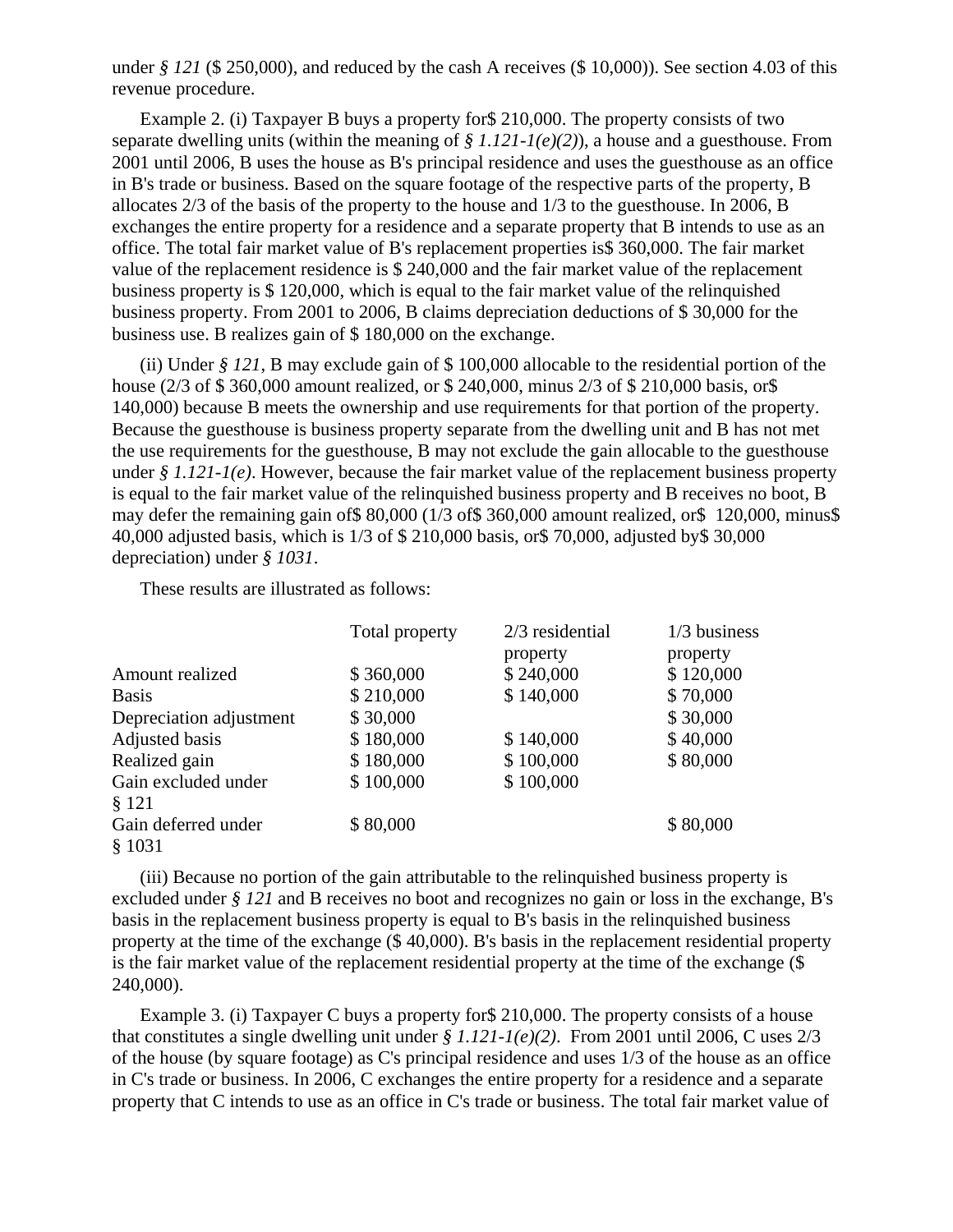C's replacement properties is\$ 360,000. The fair market value of the replacement residence is\$ 240,000 and the fair market value of the replacement business property is\$ 120,000, which is equal to the fair market value of the business portion of the relinquished property. From 2001 to 2006, C claims depreciation deductions of\$ 30,000 for the business use. C realizes gain of\$ 180,000 on the exchange.

(ii) Under *§ 121*, C may exclude the gain of\$ 100,000 allocable to the residential portion of the house (2/3 of\$ 360,000 amount realized, or\$ 240,000, minus 2/3 of\$ 210,000 basis, or\$ 140,000) because C meets the ownership and use requirements for that portion of the property.

(iii) The remaining gain of  $$80,000$  (1/3 of  $$360,000$  amount realized, or  $$120,000$ , minus  $$$ 40,000 adjusted basis, which is 1/3 of\$ 210,000 basis, or\$ 70,000, adjusted by\$ 30,000 depreciation) is allocable to the business portion of the house (the office). Under section 4.02(1) of this revenue procedure, C applies *§ 121* before applying the nonrecognition rules of *§ 1031*. Under *§ 1.121-1(e)*, C may exclude \$50,000 of the gain allocable to the office because the office and residence are part of a single dwelling unit. C may not exclude that portion of the gain (\$ 30,000) attributable to depreciation deductions, but may defer the remaining gain of\$ 30,000 under *§ 1031*.

These results are illustrated as follows:

|                         | Total     | $2/3$ residential | $1/3$ business |
|-------------------------|-----------|-------------------|----------------|
|                         | property  | property          | property       |
| Amount realized         | \$360,000 | \$240,000         | \$120,000      |
| <b>Basis</b>            | \$210,000 | \$140,000         | \$70,000       |
| Depreciation adjustment | \$30,000  |                   | \$30,000       |
| Adjusted basis          | \$180,000 | \$140,000         | \$40,000       |
| Realized gain           | \$180,000 | \$100,000         | \$80,000       |
| Gain excluded under     | \$150,000 | \$100,000         | \$50,000       |
| § 121                   |           |                   |                |
| Gain deferred under     | \$30,000  |                   | \$30,000       |
| \$1031                  |           |                   |                |

(iv) C's basis in the replacement residential property is the fair market value of the replacement residential property at the time of the exchange (\$ 240,000). C's basis in the replacement business property is\$ 90,000, which is equal to C's basis in the relinquished business property at the time of the exchange (\$ 40,000), increased by the gain excluded under *§ 121* attributable to the relinquished business property (\$ 50,000). See section 4.03 of this revenue procedure.

Example 4. (i) The facts are the same as in Example 3 except that C also receives\$ 10,000 of cash in the exchange and the fair market value of the replacement business property is\$ 110,000, which is\$ 10,000 less than the fair market value of the business portion of the relinquished property (\$ 120,000).

(ii) Under *§ 121*, C may exclude the gain of\$ 100,000 allocable to the residential portion of the house (2/3 of\$ 360,000 amount realized, or\$ 240,000, minus 2/3 of\$ 210,000 basis, or\$ 140,000).

(iii) The remaining gain of  $\text{\$}80,000$  (1/3 of  $\text{\$}360,000$  amount realized, or  $\text{\$}120,000$ , minus  $\text{\$}$ 40,000 adjusted basis) is allocable to the business portion of the house. Under section 4.02(1) of this revenue procedure, C applies *§ 121* to exclude gain before applying the nonrecognition rules of *§ 1031*. Under *§ 1.121-1(e)*, C may exclude\$ 50,000 of the gain allocable to the business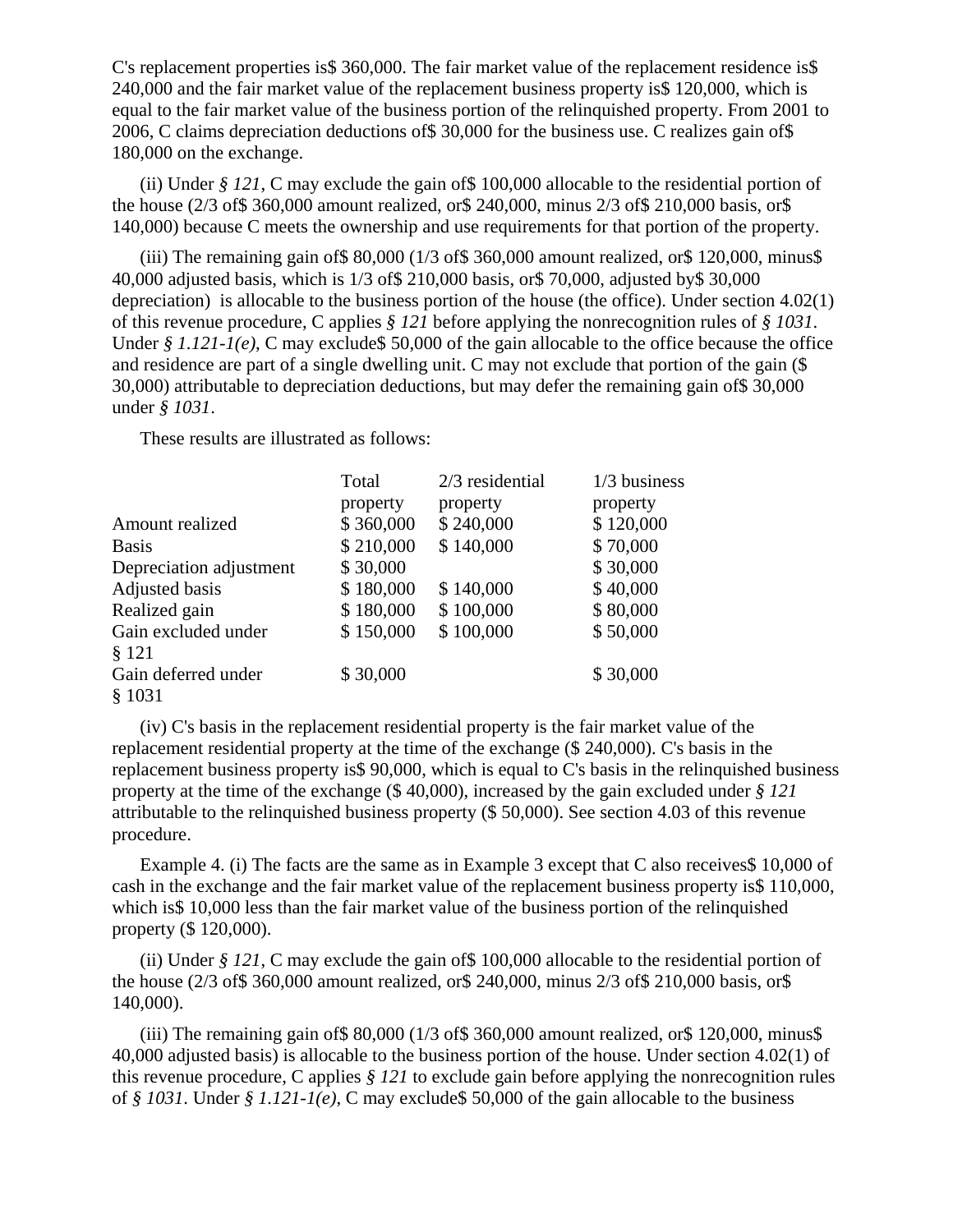portion of the house but may not exclude the\$ 30,000 of gain attributable to depreciation deductions. Under section 4.02(2) of this revenue procedure, C may defer the\$ 30,000 of gain under *§ 1031*. Although C receives \$10,000 of cash (boot) in the exchange, C is not required to recognize gain because the boot is taken into account for purposes of *§ 1031(b)* only to the extent the boot exceeds the amount of excluded gain attributable to the relinquished business property. See 4.02(3) of this revenue procedure.

These results are illustrated as follows:

|                         | Total property | $2/3$ residential | $1/3$ business      |
|-------------------------|----------------|-------------------|---------------------|
|                         |                | property          | property            |
| Amount realized         | \$360,000      | \$240,000         | $$110,000 + 10,000$ |
| <b>Basis</b>            | \$210,000      | \$140,000         | \$70,000            |
| Depreciation adjustment | \$30,000       |                   | \$30,000            |
| Adjusted basis          | \$180,000      | \$140,000         | \$40,000            |
| Realized gain           | \$180,000      | \$100,000         | \$80,000            |
| Gain excluded under     | \$150,000      | \$100,000         | \$50,000            |
| § 121                   |                |                   |                     |
| Gain deferred under     | \$30,000       |                   | \$30,000            |
| \$1031                  |                |                   |                     |

(iv) C's basis in the replacement residential property is the fair market value of the replacement residential property at the time of the exchange (\$ 240,000). C's basis in the replacement business property is\$ 80,000, which is equal to C's basis in the relinquished business property (\$ 40,000), increased by the gain excluded under *§ 121* (\$ 50,000), and reduced by the cash (\$ 10,000) received. See section 4.03 of this revenue procedure.

Example 5. (i) The facts are the same as in Example 3 except that the total fair market value of the replacement properties is\$ 540,000. The fair market value of the replacement residence is\$ 360,000, the fair market value of the replacement business property is\$ 180,000, and C realizes gain of\$ 360,000 on the exchange.

(ii) Under *§ 121*, C may exclude the gain of\$ 220,000 allocable to the residential portion of the house (2/3 of\$ 540,000 amount realized, or\$ 360,000, minus 2/3 of\$ 210,000 basis, or\$ 140,000).

(iii) The remaining gain of  $$140,000$  ( $1/3$  of  $$540,000$  amount realized, or  $$180,000$ , minus  $$$ 40,000 adjusted basis) is allocable to the business portion of the house. Under section 4.02(1) of this revenue procedure, C excludes the gain before applying the nonrecognition rules of *§ 1031*. Under *§ 1.121-1(e)*, C may exclude \$30,000 of the gain allocable to the business portion, at which point C will have excluded the maximum limitation amount of \$250,000. C may defer the remaining gain of\$ 110,000 (\$ 140,000 realized gain minus the\$ 30,000 gain excluded under *§ 121*), including the\$ 30,000 gain attributable to depreciation, under *§ 1031*.

These results are illustrated as follows:

|                         | Total     | $2/3$ residential | $1/3$ business |
|-------------------------|-----------|-------------------|----------------|
|                         | property  |                   |                |
|                         |           | property          | property       |
| Amount realized         | \$540,000 | \$360,000         | \$180,000      |
| <b>Basis</b>            | \$210,000 | \$140,000         | \$70,000       |
| Depreciation adjustment | \$30,000  |                   | \$30,000       |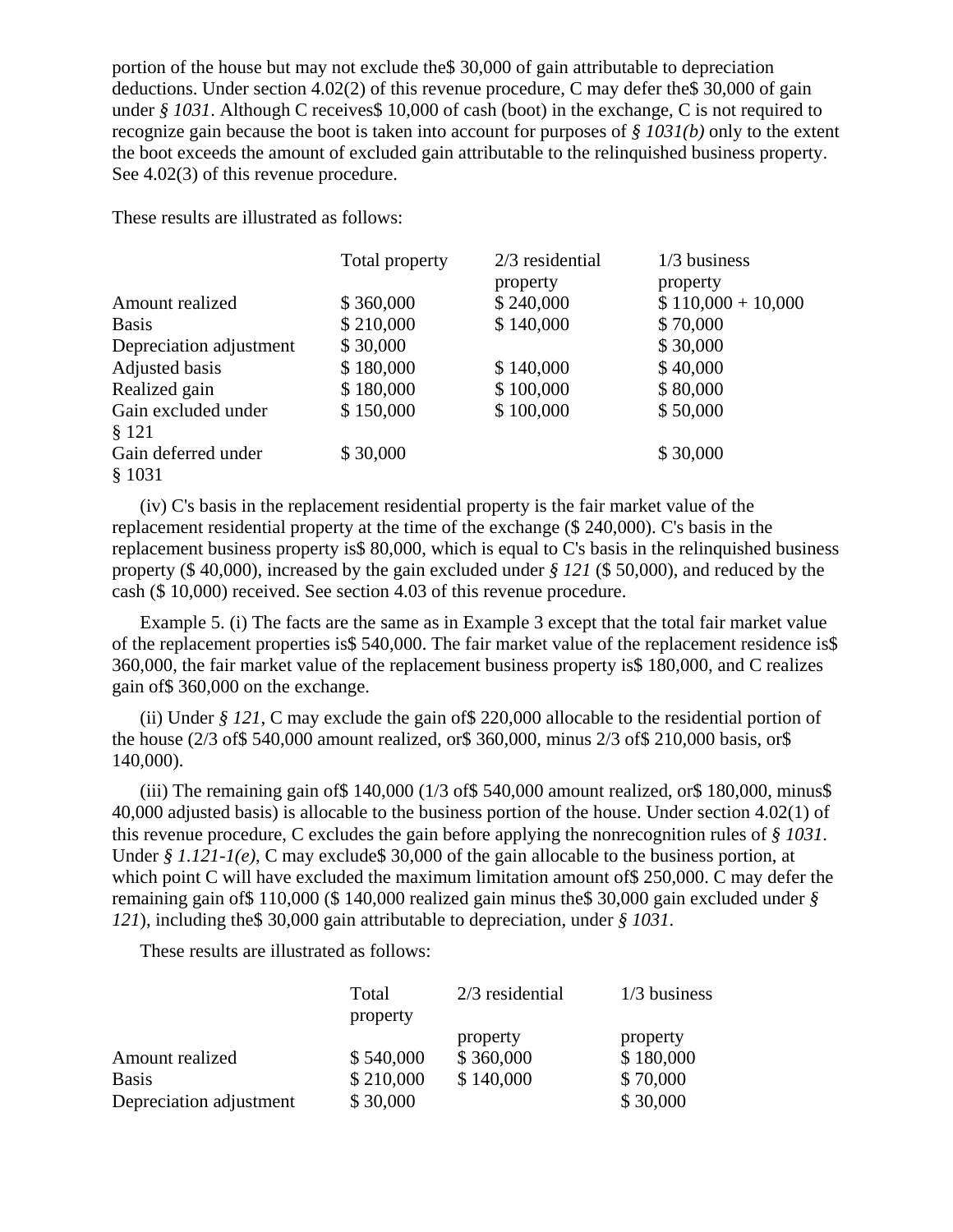| Adjusted basis      | \$180,000 | \$140,000 | \$40,000  |
|---------------------|-----------|-----------|-----------|
| Realized gain       | \$360,000 | \$220,000 | \$140,000 |
| Gain excluded under | \$250,000 | \$220,000 | \$30,000  |
| \$121               |           |           |           |
| Gain deferred under | \$110,000 |           | \$110,000 |
| \$1031              |           |           |           |

(iv) C's basis in the replacement residential property is the fair market value of the replacement residential property at the time of the exchange (\$ 360,000). C's basis in the replacement business property is\$ 70,000, which is equal to C's basis in the relinquished business property (\$ 40,000), increased by the amount of the gain excluded under *§ 121* (\$ 30,000). See section 4.03 of this revenue procedure.

Example 6. (i) The facts are the same as in Example 3 except that the total fair market value of the replacement properties is\$ 750,000. The fair market value of the replacement residence is\$ 500,000, the fair market value of the replacement business property is\$ 250,000, and C realizes gain of\$ 570,000 on the exchange.

(ii) The gain allocable to the residential portion is \$360,000 ( $2/3$  of \$750,000 amount realized, or\$ 500,000, minus 2/3 of\$ 210,000 basis, or\$ 140,000). C may exclude gain of\$ 250,000 from gross income under *§ 121*. C must include in income the gain of\$ 110,000 allocable to the residential portion that exceeds the *§ 121(b)* exclusion limitation amount.

(iii) The remaining gain of  $$210,000$  (1/3 of  $$750,000$  amount realized, or  $$250,000$ , minus  $$$ 40,000 adjusted basis) is allocable to the business portion of the house. C may defer the\$ 210,000 of gain, including the\$ 30,000 gain attributable to depreciation, under *§ 1031*.

These results are illustrated as follows:

|                                    | Total     | $2/3$ residential | $1/3$ business |
|------------------------------------|-----------|-------------------|----------------|
|                                    | property  | property          | property       |
| Amount realized                    | \$750,000 | \$500,000         | \$250,000      |
| <b>Basis</b>                       | \$210,000 | \$140,000         | \$70,000       |
| Depreciation adjustment            | \$30,000  |                   | \$30,000       |
| Adjusted basis                     | \$180,000 | \$140,000         | \$40,000       |
| Realized gain                      | \$570,000 | \$360,000         | \$210,000      |
| Gain excluded under<br>§ 121       | \$250,000 | \$250,000         |                |
| \$ Q Gain deferred under<br>\$1031 | \$210,000 |                   | \$210,000      |
| Gain recognized                    | \$110,000 | \$110,000         |                |

(iv) C's basis in the replacement residential property is the fair market value of the replacement residential property at the time of the exchange (\$ 500,000). C's basis in the replacement business property is\$ 40,000, which is equal to C's basis in the relinquished business property at the time of the exchange.

#### SECTION 6. EFFECTIVE DATE

This revenue procedure is effective January 27, 2005. However, taxpayers may apply this revenue procedure in taxable years for which the period of limitation on refund or credit under *§ 6511* has not expired.